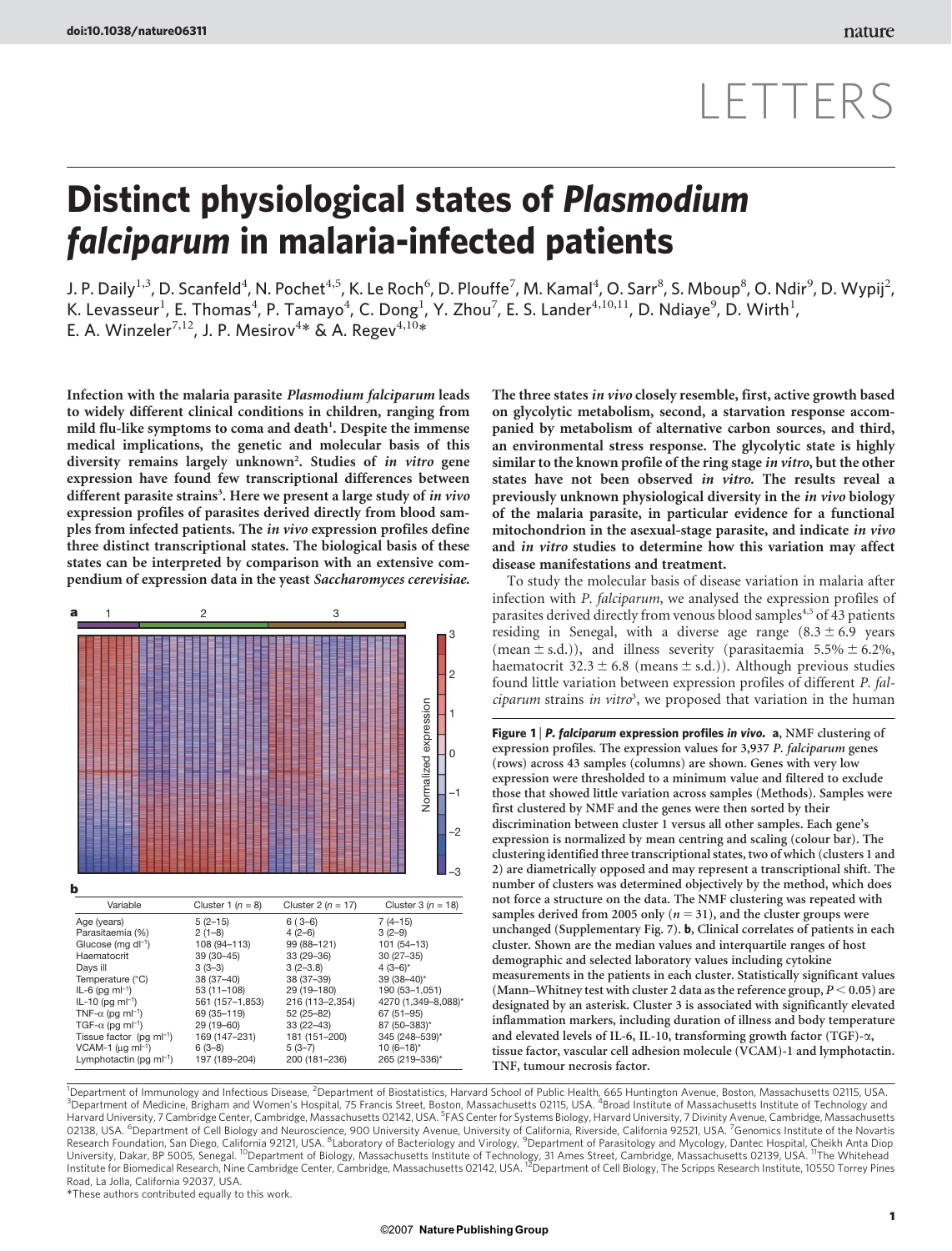host environment might affect P. falciparum biology and be reflected in its transcriptional profile.

We clustered the samples' expression profiles, using a nonnegative matrix factorization (NMF) algorithm<sup>6</sup> (Fig. 1a, Supplementary Fig. 1 and Methods) and discovered that expression profiles cluster into three distinct groups. The profiles of samples in cluster 2 were similar to early ring-stage profiles of the 3D7 strain grown in vitro<sup> $7-9$ </sup> (for example, Spearman rank correlation 0.54 on average compared with ref. 7; Supplementary Fig. 2 and Supplementary Note 1). Ring stages predominate in the peripheral blood, and these were the only stages we observed in blood smears from the 43 samples (Supplementary Fig. 3). In contrast, expression profiles of samples in clusters 1 and 3 were not similar to those of early rings (0.12 and 0.26) or late stages (0.06 and 0.01) of the asexual parasite life cycle in vitro, and were only weakly similar to profiles of other developmental states such as gametocytes $(0.31$  and  $(0.23)$  or sporozoites  $(0.35$  and  $(0.33)$ ; Supplementary Fig. 2 and Supplementary Note 1). They therefore represent novel transcriptional states. Profiles in clusters 1 and 2 are internally homogeneous and diametrically opposed, possibly reflecting a global transcriptional shift. Cluster 3 represents a third, distinct, pattern, although with more heterogeneity. Computational analysis indicates that profiles in cluster 3 are not a mixture of populations in cluster 1 and cluster 2 states (Supplementary Note 2).

The distinction between clusters 1 and 2 is not a reflection of patients' measured parameters, of parasite genotypes or of different life cycle stages. There were no statistically significant differences between the clusters with respect to patients' parameters, parasitological characterization (Fig. 1b), demographics or laboratory profiles. Parasite genotypes that identify distinct clones and number of clones in a single patient (MSP1/2) and chloroquine resistance (PFCRT K76T) showed no association with the clusters (data not shown). Furthermore, clusters 1 and 2 did not correlate with dates of sample collection, RNA isolation or oligonucleotide array hybridization. Examination of blood smears of each sample confirmed that only early ring stages were present (Supplementary Fig. 3) and the same clustering was observed with a set of 1,190 genes that do not vary during the parasite's asexual life cycle<sup>7</sup> (Supplementary Fig. 4).



Figure 2 <sup>|</sup> Physiological characterization of Plasmodium profiles by crossspecies projection. Shown is a radial plot mapping of 1,439 array experiments from S. cerevisiae (circles) projected onto the expression space defined by the three P. falciparum NMF clusters (purple, green and brown squares corresponding to P. falciparum samples from each of clusters 1, 2 and 3, respectively). Yeast experiments associated with each cluster (Brier  $score \ge 0.4$ ) are highlighted with the corresponding colour (Methods).

To identify the physiological basis of the distinct transcriptional states, we compared the P. falciparum expression patterns with a compendium of 1,439 published expression profiles from the yeast S. cerevisiae (Methods and Supplementary Table 1). We mapped 1,247 S. cerevisiae genes to their P. falciparum orthologues (Methods) and then scored each S. cerevisiae profile for its similarity to the three expression clusters (Methods). For each cluster in P. falciparum, we identified a set of similar S. cerevisiae profiles and examined their biological annotations. We also used Gene Set Enrichment Analysis  $(GSEA)^{10}$  to test for the induction or repression of known pathways or functions (755 sets from P. falciparum; 328 sets from S. cerevisiae).

Each of the P. falciparum clusters was associated with a distinct set of S. cerevisiae responses (Fig. 2). Cluster 2 matched S. cerevisiae profiles associated with normal fermentative (glycolytic) growth



Figure 3 <sup>|</sup> Gene-set enrichment analysis of P. falciparum clusters. All the gene sets (rows) that differed significantly between cluster 1 and cluster 2 are shown, labelled by general categories. For each gene set, the mean expression of the 'leading-edge' genes (which supported the differential expression signature) in each experiment from the two clusters is shown (columns). The experiments are ordered as in Fig. 1. General biological categories describing the gene sets appear on the right; only gene sets with clear biological descriptions are included. Coloured bars indicate the number of genes in each gene set and in the leading edge.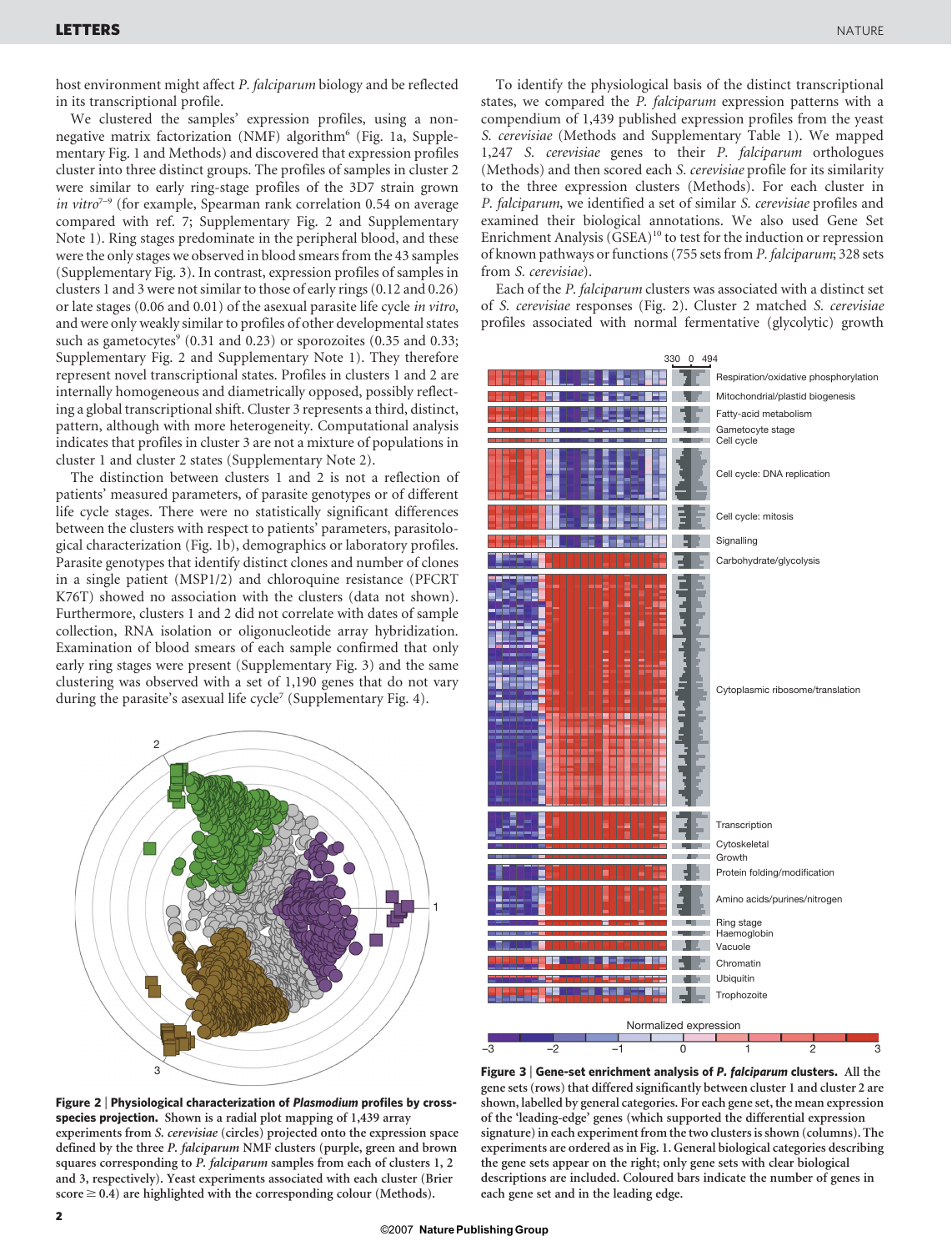(168/287 experiments,  $P = 2.3 \times 10^{-23}$ ), cluster 1 matched profiles associated with starvation responses of S. cerevisiae (44/113,  $P = 1.5 \times 10^{-7}$ ) as well as mutations in the general transcription machinery (23/53 experiments,  $P = 2.8 \times 10^{-5}$ ). Cluster 3 was strongly associated with experiments on environmental stress in S. cerevisiae (278/438,  $P = 4.6 \times 10^{-22}$ ).

This interpretation was also strongly supported by the induction of specific pathways and genes (Figs 3–5, Supplementary Table 2 and Supplementary Table 3). Cluster 2 showed induction of gene sets associated with glycolysis, amino-acid and nitrogen metabolism, and general growth processes such as nuclear transcription and cytoplasmic translation. By contrast, cluster 1 showed induction of gene sets associated with oxidative phosphorylation, respiration, mitochondrial biogenesis, the apicoplast, fatty-acid metabolism and genes involved in the uptake and metabolism of glycerol $11-13$ (Figs 3–5, Supplementary Table 2 and Supplementary Fig. 5). Thus, parasites in cluster 1 may rely on alternative pathways of energy production through the use of substrates such as glycerol, lactic acid, other carbon sources or lipids present in the patient's blood. In addition, cluster 1 shows induction of genes related to invasion; this observation may be of clinical significance.

Cluster 1 shows induction of cell-cycle related modules of both DNA replication and mitotic functions (Fig. 3), although the parasites in these samples were in the early ring stage (Supplementary Fig. 3). This induction explains some of the weak similarity of cluster 1 to some profiles from later stages of the asexual life cycle<sup>7,8</sup> and from the sexual life cycle<sup>9</sup> (Supplementary Fig. 2 and Supplementary Note 1). However, cluster 1 does not directly correspond to these developmental stages. This can be readily seen by examining key processes that are coherently induced in cluster 1. Although particular subsets of genes within these processes are induced at various points in the asexual cycle, there is no stage in the cycle that shows coherent induction of the genes within each process or of the overall collection of processes (Supplementary Note 1, Supplementary Fig. 6 and Supplementary Table 8).

What is the biological basis for the difference between clusters 1 and 2? Parasites of the reference strain are typically grown in vitro under glucose-rich and microaerophilic conditions, and they depend on anaerobic glycolysis for energy<sup>14</sup>. It has been widely assumed that exclusive reliance on anaerobic glycolysis represents the physiology of the asexual parasite in vivo. Cluster 2 is consistent with such glycolytic growth in vivo.

In contrast, cluster 1 indicates that a starvation response can lead to a metabolic shift in the asexual stage of P. falciparum and that respiration and metabolism of alternative carbon sources may be important in parasite physiology *in vivo*. This suggests that the metabolism of P. falciparum is consistent with that of the P. yoelii and P. berghei model systems<sup>15</sup>, which show active respiratory chains. Thus, parasites in vivo may exist in different states, as a result of varied oxygen or substrate levels. Although overall oxygen and substrate levels are tightly regulated in the human host, parasites are sequestered for half of their life cycle in the microvasculature, and oxygenation and substrate levels in this microenvironment can vary<sup>16,17</sup>. Furthermore, humans exhibit specific transcriptional changes when infected with *Plasmodium*<sup>18</sup>; our data indicate that the host environment may in turn affect parasite transcription.

Cluster 3 was strongly associated with S. cerevisiae profiles measured under environmental stress (for example heat shock, oxidative stress or osmotic stress) and also showed a clear correlation with the patients' clinical phenotypes. In particular (Fig. 1b), the patients have



Figure 4 <sup>|</sup> Induction of respiratory metabolism and repression of glycolysis in cluster 1 versus cluster 2. Metabolic pathways derived from PlasmoCyc for glycolysis (glycolysis I), tricarboxylic acid cycle, aerobic respiration (electron donors reaction list) and glycerol degradation (glycerol degradation I) are shown<sup>13</sup>. The mean expression level for genes encoding

the enzymes catalysing each reaction was calculated for cluster 1 and cluster 2. A ratio of expression for these values is indicated by colour bars. Red (blue) bars represent genes with at least twofold higher (lower) expression in cluster 1 versus cluster 2. Grey represents no change.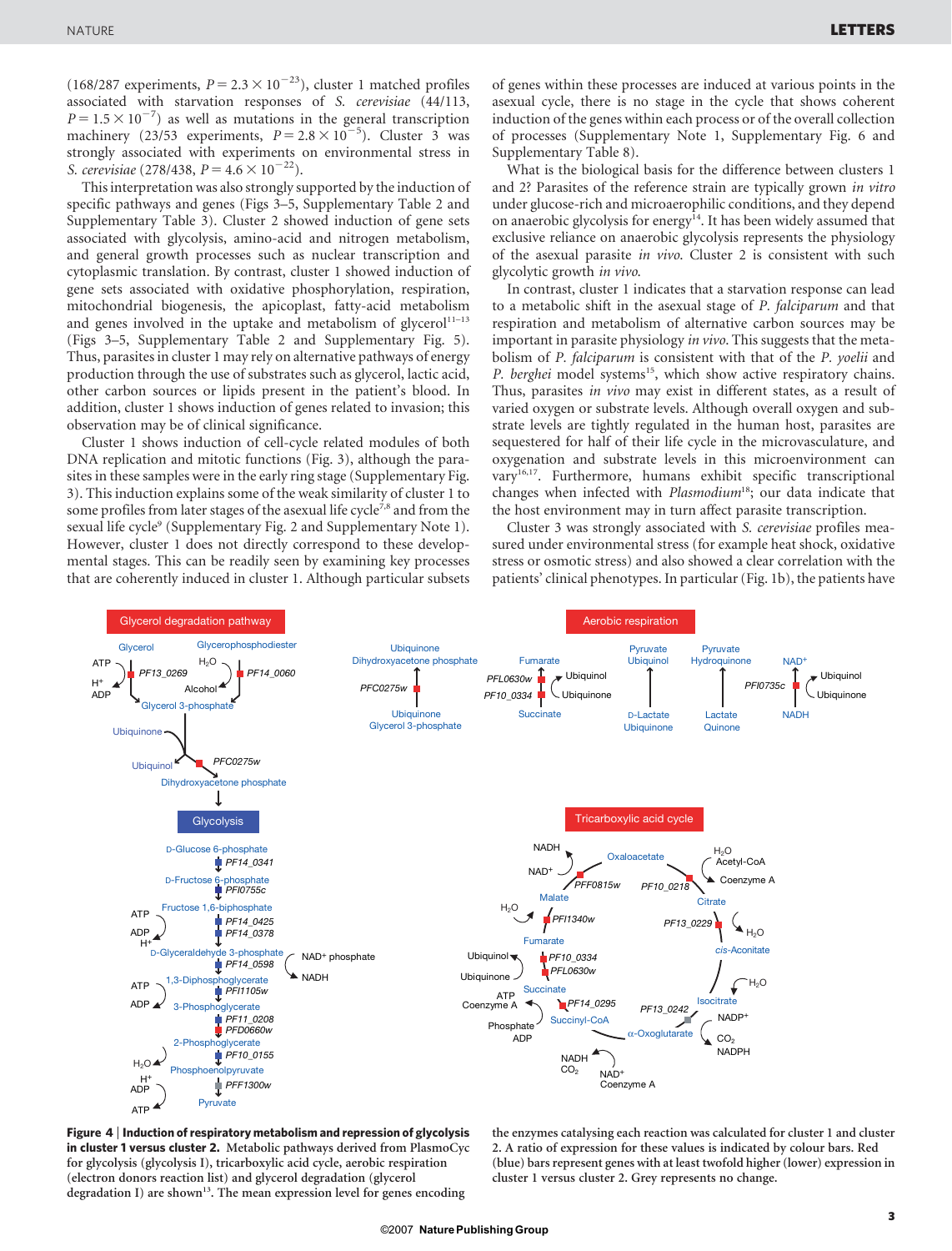a higher temperature, greater inflammation and elevated levels of the cytokines interleukin (IL)-6 and IL-10, which have been associated with more severe outcomes<sup>19</sup>. It has previously been demonstrated that parasite biology can change in response to environmental cues<sup>20</sup>. Additional samples from patients with severe disease will be needed to understand the clinical significance of this cluster.

Epigenetic mechanisms may have a role in the establishment of these transcriptional shifts. First, cluster 1 profiles resemble those observed in S. cerevisiae single-gene knockouts in general transcription factors (for example subunits of the Mediator, TFIID and SAGA complexes). These may be critical for the establishment of distinct transcriptional programmes. Second, the transcript encoding the CCAAT-binding protein is significantly induced in cluster 1. This protein is orthologous to the key regulator of oxidative phosphorylation genes from yeast to humans<sup>21,22</sup>. This factor may have a similar role in *P. falciparum*. More broadly, wefound marked differences between clusters 1 and 2 in the expression of multiple genes encoding histones and chromatin modifiers (Supplementary Table 4), which may be critical for the establishment of stable and distinct transcriptional programmes in P. falciparum. Reproducing this transcriptional shift in vitro is critical for discovering its physiological and mechanistic basis.

Our observations about the apparent starvation response in samples in cluster 1 raise possible connections with gametogenesis. First,

starvation responses typically cause yeast and other eukaryotic microbes to finish asexual growth and undergo meiosis. Second, respiratory and mitochondrial functions are known to be induced in gametocytes that have multiple mitochondria and higher oxygen consumption<sup>23</sup>. Third, the expression profiles in cluster 1 are more similar to late stages of *in vitro* gametogenesis<sup>9</sup> than those in the other clusters, although the similarity is weak. Fourth, the expression of known gametogenesis genes<sup>9</sup> is higher in cluster 1 samples than in cluster 2 (data not shown). Malaria parasites in the ring state choose between sexual and asexual fates long before morphological differences are apparent. Because gametocytes are isolated by the indiscriminate killing of immature sexual and asexual parasites, we know little about the metabolism or transcriptional programmes of these early sexual stages. It will be interesting to investigate whether the starvation response in cluster 1 may lead to a shift *in vivo* to a sexual form that allows the parasite to escape its starved host by transmitting through the mosquito vector into a new host. This hypothesis could be tested through studies of starvation in vitro and of parasite stages in vivo.

Pathogenesis studies in other systems have shown that organisms have distinct biology in vivo in comparison with in vitro models, and that some of these differences relate to virulence<sup>24</sup>. Little is known about the biology of Plasmodium residing in the human circulation.



#### ©2007 **NaturePublishingGroup**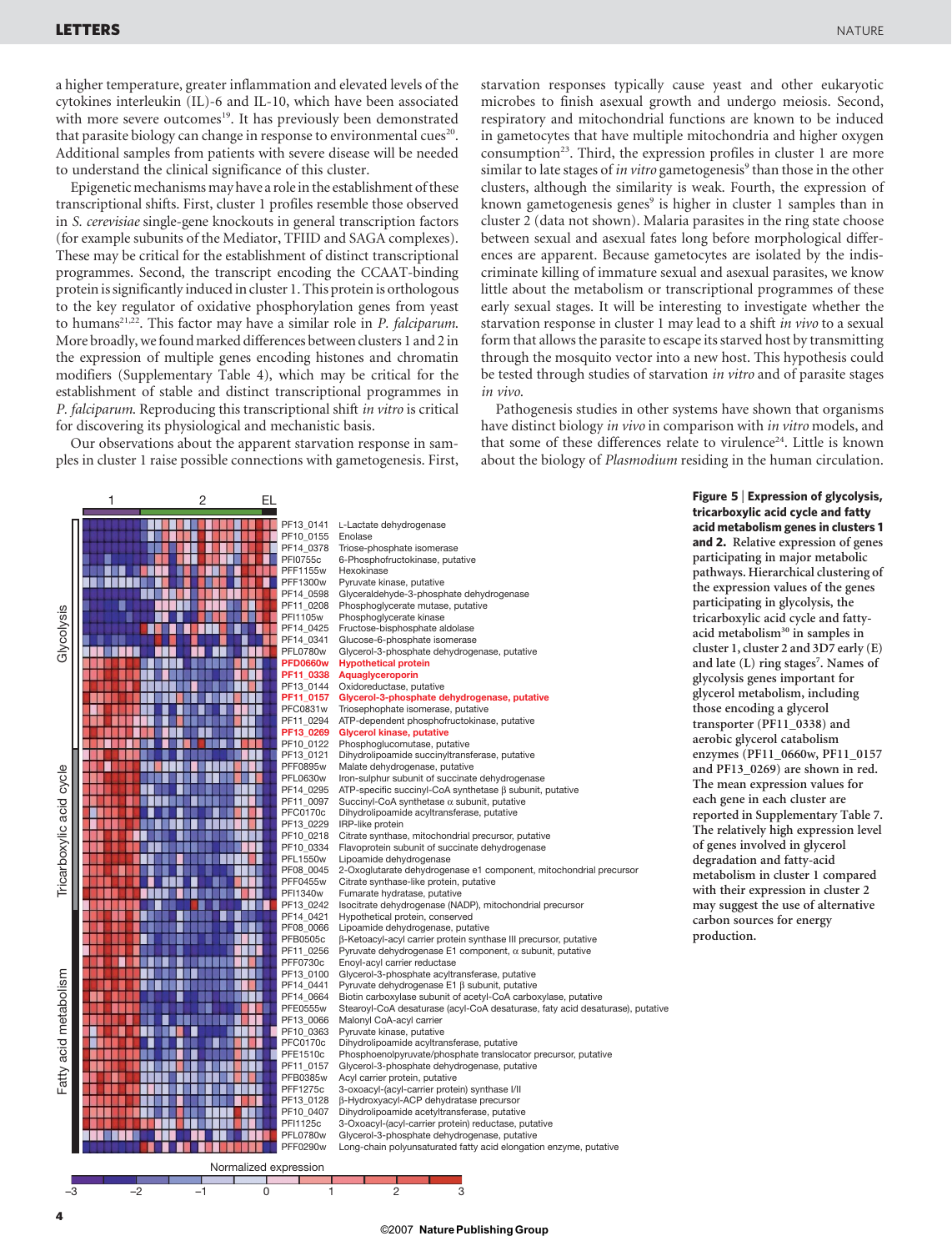Our results show that the Plasmodium parasite exists in the human host in at least three distinct physiological states, apparently related to glycolytic growth, a starvation response and a general (nonnutritional) stress response. The relationships between these states and the course of clinical disease remain to be elucidated. Nevertheless, it is notable that cluster 1 shows strong induction of genes encoding proteins involved in invasion pathways, and cluster 3 is significantly associated with host inflammation. These novel states may result in enhanced virulence and the generation of metabolites such as reactive oxygen species, or in the consumption of substrates that could affect the host and contribute to disease severity<sup>17</sup>. Finally, if the distinct profiles represent persistent physiological differences, they may identify novel drug targets for malaria or may indicate possible alternative therapies.

#### METHODS SUMMARY

Patient population and sample handling. Venous blood samples from P. falciparum-infected patients in Senegal were directly added to Tri-Reagent BD (Molecular Research Center). This cohort consisted of patients who presented to the district hospital in Velingara, Senegal, with fever and symptoms suggestive of malaria. Enrolment criteria consisted of a P. falciparum infection of at least 1% of red blood cells. RNA was isolated, and steady-state parasite messenger RNA levels in 43 samples were determined with a custom-made Affymetrix chip based on the 3D7 genome as reported previously<sup>7</sup>.

Transcriptional analysis. The patient-derived transcriptional profiles were normalized with each other and with previously published in vitro data sets<sup>7-9</sup> to allow direct comparisons. Samples were clustered by using NMF<sup>6</sup>, which finds a small number of gene combinations (metagenes) that best capture the behaviour of an expression data set. The number of clusters was determined using consensus clustering and maximizing the cophenetic correlation coefficient. Gene sets that are differentially expressed between clusters were identified by GSEA<sup>10</sup>, on the basis of a weighted Kolmogorov–Smirnov-like statistic. To project yeast expression data onto our parasite data set we first identified 1,247 S. cerevisiae genes that have P. falciparum orthologues. We then used metagene projection<sup>25</sup> combined with a Support Vector Machine predictor to project 1,439 previously published<sup>26</sup> S. cerevisiae expression profiles into the three metagene factor NMF representations described above (Supplementary Table 1) with a confidence level determined by a Brier score<sup>25</sup>. Experiments scoring highly in a given factor were associated with the P. falciparum cluster represented by that factor. We then used a hypergeometric enrichment test to identify biological conditions enriched in the profiles associated with each cluster. The complete data, gene sets, and associated analyses are available from [http://carrier.gnf.org/publications/](http://carrier.gnf.org/publications/PatientProfiling) [PatientProfiling](http://carrier.gnf.org/publications/PatientProfiling) and<http://www.broad.mit.edu/compbio/pub/malaria>

Full Methods and any associated references are available in the online version of the paper at<www.nature.com/nature>.

#### Received 17 May; accepted 26 September 2007. Published online 28 November 2007.

- 1. White, N. in Manson's Tropical Diseases 21st edn (eds Cook, G. C. & Zumla, A. I.) 1205–1295 (Elsevier Science and W. B. Saunders, Edinburgh, 2002).
- 2. Greenwood, B., Marsh, K. & Snow, R. Why do some African children develop severe malaria? Parasitol. Today 7, 277–281 (1991).
- 3. Llinas, M., Bozdech, Z., Wong, E. D., Adai, A. T. & DeRisi, J. L. Comparative whole genome transcriptome analysis of three Plasmodium falciparum strains. Nucleic Acids Res. 34, 1166–1173 (2006).
- Daily, J. P. et al. In vivo transcriptional profiling of P. falciparum. Malar. J. 3, 30 (2004).
- Daily, J. P. et al. In vivo transcriptome of Plasmodium falciparum reveals overexpression of transcripts that encode surface proteins. J. Infect. Dis. 191, 1196–1203 (2005).
- 6. Brunet, J. P., Tamayo, P., Golub, T. R. & Mesirov, J. P. Metagenes and molecular pattern discovery using matrix factorization. Proc. Natl Acad. Sci. USA 101, 4164–4169 (2004).
- 7. Le Roch, K. G. et al. Discovery of gene function by expression profiling of the malaria parasite life cycle. Science 301, 1503–1508 (2003).
- 8. Bozdech, Z. et al. The transcriptome of the intraerythrocytic developmental cycle of Plasmodium falciparum. PLoS Biol. 1, E5 (2003).
- 9. Young, J. A. et al. The Plasmodium falciparum sexual development transcriptome: a microarray analysis using ontology-based pattern identification. Mol. Biochem. Parasitol. 143, 67–79 (2005).
- 10. Subramanian, A. et al. Gene set enrichment analysis: a knowledge-based approach for interpreting genome-wide expression profiles. Proc. Natl Acad. Sci. USA 102, 15545–15550 (2005).
- 11. Hansen, M., Kun, J. F., Schultz, J. E. & Beitz, E. A single, bi-functional aquaglyceroporin in blood-stage Plasmodium falciparum malaria parasites. J. Biol. Chem. 277, 4874–4882 (2002).
- 12. Promeneur, D. et al. Aquaglyceroporin PbAQP during intraerythrocytic development of the malaria parasite Plasmodium berghei. Proc. Natl Acad. Sci. USA 104, 2211–2216 (2007).
- 13. Yeh, I., Hanekamp, T., Tsoka, S., Karp, P. D. & Altman, R. B. Computational analysis of Plasmodium falciparum metabolism: organizing genomic information to facilitate drug discovery. Genome Res. 14, 917–924 (2004).
- 14. Lang-Unnasch, N. & Murphy, A. D. Metabolic changes of the malaria parasite during the transition from the human to the mosquito host. Annu. Rev. Microbiol. 52, 561–590 (1998).
- 15. Uyemura, S. A., Luo, S., Vieira, M., Moreno, S. N. & Docampo, R. Oxidative phosphorylation and rotenone-insensitive malate- and NADH-quinone oxidoreductases in Plasmodium yoelii yoelii mitochondria in situ. J. Biol. Chem. 279, 385–393 (2004).
- 16. Tsai, A. G., Johnson, P. C. & Intaglietta, M. Oxygen gradients in the microcirculation. Physiol. Rev. 83, 933–963 (2003).
- Planche, T. & Krishna, S. Severe malaria: metabolic complications. Curr. Mol. Med. 6, 141–153 (2006).
- 18. Ockenhouse, C. F. et al. Common and divergent immune response signaling pathways discovered in peripheral blood mononuclear cell gene expression patterns in presymptomatic and clinically apparent malaria. Infect. Immun. 74, 5561–5573 (2006).
- 19. Lyke, K. E. et al. Serum levels of the proinflammatory cytokines interleukin-1 $\beta$ (IL-1 $\beta$ ), IL-6, IL-8, IL-10, tumor necrosis factor  $\alpha$ , and IL-12(p70) in Malian children with severe Plasmodium falciparum malaria and matched uncomplicated malaria or healthy controls. Infect. Immun. 72, 5630–5637 (2004).
- 20. Udomsangpetch, R. et al. Febrile temperatures induce cytoadherence of ringstage Plasmodium falciparum-infected erythrocytes. Proc. Natl Acad. Sci. USA 99, 11825–11829 (2002).
- 21. Olesen, J., Hahn, S. & Guarente, L. Yeast HAP2 and HAP3 activators both bind to the CYC1 upstream activation site, UAS2, in an interdependent manner. Cell 51, 953–961 (1987).
- 22. Becker, D. M., Fikes, J. D. & Guarente, L. A cDNA encoding a human CCAATbinding protein cloned by functional complementation in yeast. Proc. Natl Acad. Sci. USA 88, 1968–1972 (1991).
- 23. Krungkrai, J., Prapunwattana, P. & Krungkrai, S. R. Ultrastructure and function of mitochondria in gametocytic stage of Plasmodium falciparum. Parasite 7, 19–26 (2000).
- 24. Mahan, M. J., Slauch, J. M. & Mekalanos, J. J. Selection of bacterial virulence genes that are specifically induced in host tissues. Science 259, 686–688 (1993).
- 25. Tamayo, P. et al. Metagene projection for cross-platform, cross-species characterization of global transcriptional states. Proc. Natl Acad. Sci. USA 104, 5959–5964 (2007).
- 26. Marion, R. M. et al. Sfp1 is a stress- and nutrient-sensitive regulator of ribosomal protein gene expression. Proc. Natl Acad. Sci. USA 101, 14315–14322 (2004).

Supplementary Information is linked to the online version of the paper at <www.nature.com/nature>.

Acknowledgements We thank the villagers and health care workers in Velingara, Senegal, for their participation in and support of this project; T. Taylor for critical advice and encouragement; G. Chechik, N. Barkai and O. Rando for providing parts of the compiled expression compendium for S. cerevisiae; and J. Bistline for assistance with the figures. J.P.D. is supported by the National Institute of Allergy and Infectious Diseases. N.P. is a Henri Benedictus Fellow of the King Baudouin Foundation and the Belgian American Educational Foundation. P.T. is supported by the National Institutes of Health (NIH). D.F.W. is supported by the Ellison Medical Foundation, the NIH, the Exxon Mobil Foundation and the Harvard School of Public Health. E.A.W. is supported by the Keck Foundation, the Novartis Research Foundation and the NIH. J.P.M. and D.S. are supported by the NIH and the National Science Foundation. A.R. is supported by a Career Award at the Scientific Interface from the Burroughs Wellcome Fund. The field work was supported by the Fogarty International from the NIH, the NIH Malaria Diversity grant, the Exxon Mobil Foundation, the Ellison Medical Foundation, the Burroughs–Welcome Fund and the Broad Institute of MIT and Harvard.

Author Contributions. D.S., N.P. and K.L.R. contributed equally to this work.

Author Information The array data are deposited in the Gene Expression Omnibus under accession number GSE9152. Reprints and permissions information is available at [www.nature.com/reprints.](www.nature.com/reprints) Correspondence and requests for materials should be addressed to J.P.M. [\(mesirov@broad.mit.edu\)](mailto:mesirov@broad.mit.edu) or A.R. [\(aregev@broad.mit.edu\)](mailto:aregev@broad.mit.edu).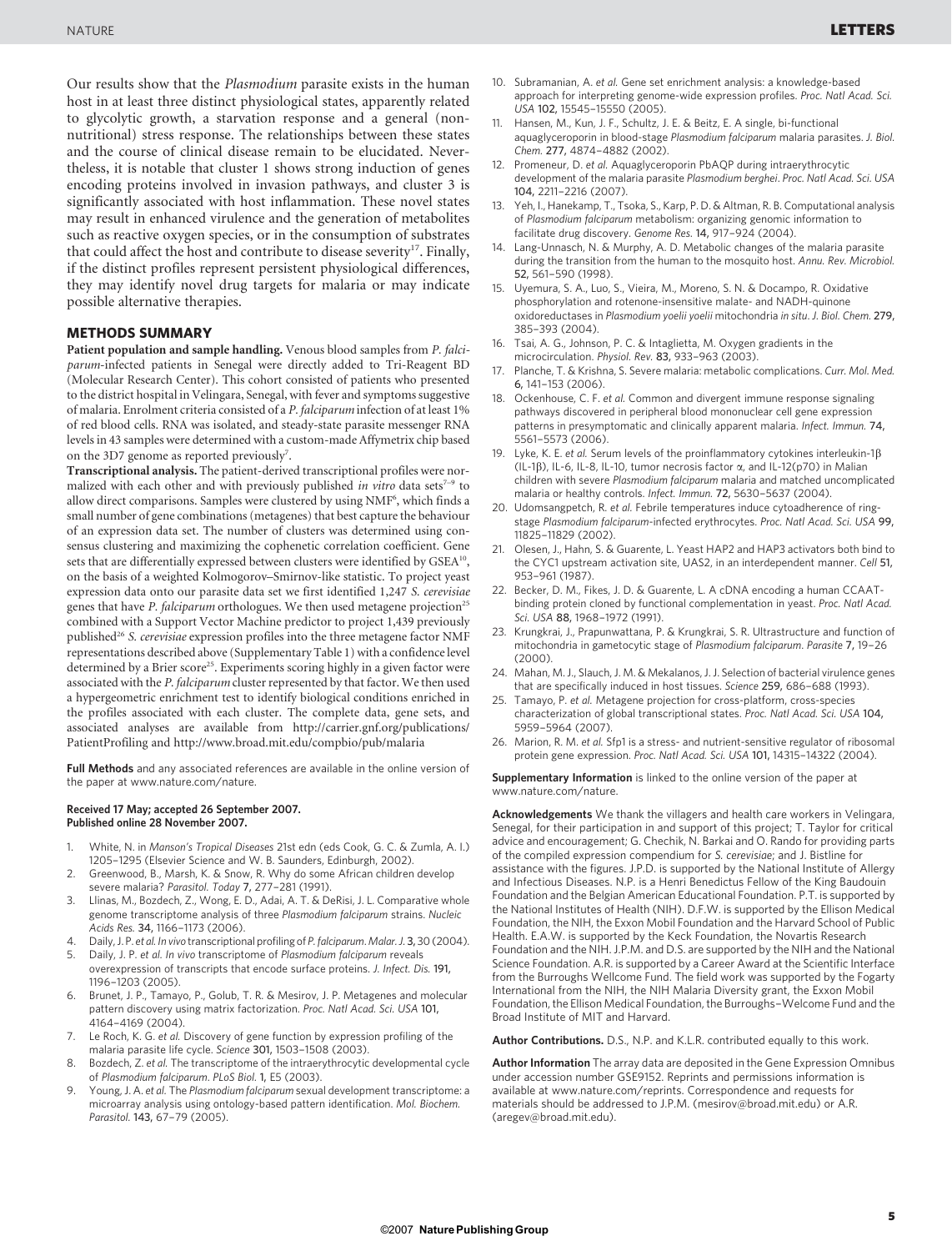### METHODS

Patient population and study site. A field site was established in Velingara, a hyperendemic village in eastern Senegal, with peak transmission from October to December and an entomological inoculation rate of over 100 (ref. 27). Samples were collected during two transmission seasons, October to November in 2004 and 2005. Patients who required hospitalization or who appeared severely ill were enrolled in 2004. This cohort included two patients with asymptomatic hypoglycaemia, one patient with respiratory acidosis and one patient with coma. To obtain a larger sample size, all patients fulfilling enrolment criteria were enrolled in 2005, including those with minimal symptoms. Patients who presented to the hospital in Velingara were triaged by the local nurse to undergo malaria smear if they had symptoms suggestive of malaria. Enrolment criteria consisted of a P. falciparum infection without a second species noted on thin smear of 1% parasitaemia or greater. Of 1,187 patients screened for P. falciparum infection, 412 had a positive blood smear for P. falciparum and 95 fulfilled the enrolment criteria; and all consented to the study. After informed consent had been obtained, patients underwent venipuncture and one or two blood tubes (10–20 ml) coated with K3EDTA was collected. Tri-reagent BD (Molecular Research Center) was added within 5–10 min after blood collection. All samples were processed by a single person. The mixture was maintained at 4 °C until each evening, when it was placed in liquid nitrogen. Haematocrit was measured by microhaematocrit centrifugation. The remaining sample was centrifuged and divided into aliquots for serum studies, parasite cryopreservation, short-term culture, and application to filter paper for later DNA extraction. Cytokines, soluble endothelial-cell ligands and markers of inflammation were analysed from patient serum with a multiplex sandwich ELISA (Searchlight). Serum glucose levels were determined in Boston (on an Olympus AU 2700 analyser) from the transported frozen serum aliquots. Protocols were approved by the Harvard School of Public Health Human Subjects Committee and Senegal Ministry of Health Research Ethics Committee.

Detection of mRNA transcripts. The samples were shipped to Boston in liquid nitrogen, thawed at room temperature and total RNA was isolated in accordance with the manufacturer's protocol (Tri reagent BD). Twelve samples from 2004 and 31 samples from 2005 that demonstrated sharp ribosomal bands on a denaturing agarose gel stained with ethidium bromide were selected for hybridization. Steady-state parasite mRNA levels were determined with a custom-made Affymetrix chip based on the 3D7 genome as reported previously<sup>7</sup>. Hybridizations were performed on three separate dates.

Data filtering and normalization. Each transcript was assigned a relative expression unit (EU) using MOID, used as reported previously<sup>28</sup>. A filtered gene list containing 3,937 genes was generated by thresholding gene expression levels to a minimum of 50 EU and removing any genes that varied less than threefold or 100 EU across the data set. To minimize potential effects of different dates of collection and hybridizations, the data was rank ordered by expression level and each gene was given an ordinal value. The published 3D7 reference strain data were processed in the same manner to allow comparisons<sup>7,9</sup>.

NMF clustering. The 43 P. falciparum-derived expression profiles were clustered by using NMF as described previously<sup>6</sup> using the GenePattern software<sup>29</sup>. We chose a three-cluster solution, yielding the three distinct groups of samples, based on cluster-membership stability using consensus clustering (Supplementary Fig. 1). To determine whether the clustering is robust to the date of sample collection, we repeated NMF clustering using only the 31 samples collected in 2005 (Supplementary Fig. 7); these yielded the same results. The matrices derived from the NMF factorization give a description of the data in terms of three metagenes (three positive linear combinations of all the genes). Using the previously described metagene projection methodology<sup>25</sup>, we created an NMF projection of the data into three metagene factors, each corresponding to a compact representation of the associated cluster. To improve this projection, we equalized the number of samples to eight in each cluster. Cluster 1 had only eight samples. Because of the high degree of heterogeneity in cluster 3, we chose the eight samples in the other clusters to represent the widest range of behaviour. We then recomputed the NMF projection and used this final map to project the S. cerevisiae profiles into the same three-metagene representation.

Identification of S. cerevisiae–P. falciparum orthologues. We used the Kyoto Encyclopedia of Genes and Genomes<sup>30</sup> SSDB database (KEGG) to find reciprocal best pairs of P. falciparum–S. cerevisiae genes with Smith–Waterman similarity scores of 100 or more. In all, 24% of the P. falciparum genome and 21% of the S. cerevisiae genome were included in the matched pairs.

Gene sets. P. falciparum gene annotations and pathways were obtained from KEGG, PlasmoDB, Hagai Ginsburg's Malaria Metabolic Pathways<sup>31</sup> and Gene Ontology (GO)<sup>30,32,33</sup>. Yeast gene modules were constructed by following the procedure of ref. 34 using a yeast expression compendium described below and a total of 3,395 gene classes, including 1,794 from the GO<sup>35</sup> hierarchy, 87

from KEGG, 107 from the BioCyc database<sup>36</sup>, 1,022 from the MIPS database of manually curated protein complexes<sup>37</sup>, 310 from a data set describing the genes whose promoters are bound by various transcription factors, 70 from a data set describing the genes that harbour a given cis-regulatory element in their promoter38, and 5 from a data set describing the genes whose RNA is bound by the RNA-binding proteins from the PUF family<sup>39</sup>. The yeast modules were mapped onto P. falciparum genes on the basis of the orthology relations described above. GSEA. GSEA was performed as described previously<sup>10</sup>. In brief, the procedure assesses whether an a priori defined set of genes shows statistically significant, concordant differences between two biological states. Given a data set and two classes, genes are ranked on the basis of the correlation between their expression and the distinction between the two classes. GSEA uses a weighted Kolmogorov– Smirnov-like statistic to calculate an enrichment score that reflects the degree to which a gene set is overrepresented at the extremes of the entire ranked list. Within a gene set there is a leading-edge subset, which is defined as the genes that appear before the point in which the running sum enrichment score reaches its maximum deviation from zero. Because of the small number of samples in our study we estimated significance on the basis of a gene label (rather than class label) permutation. In our analyses we considered gene sets with a nominal P value below 0.01 and a false discovery rate (FDR) below 0.01 to be significant. The FDR for the invasion gene set is 0.07. We tested a total of 755 gene sets defined in P. falciparum and 328 sets originally defined in S. cerevisiae.

S. cerevisiae expression compendium. A compendium of 1,439 previously published S. cerevisiae expression profiles was compiled from the literature as described previously<sup>26</sup> (Supplementary Table 1). Each experiment was manually annotated according to the experimental conditions, based on 20 categories (Supplementary Table 5); in addition each experiment was automatically annotated on the basis of the coherent induction or repression of each S. cerevisiae gene set (above) by following the procedure of ref. 34 (Supplementary Table 6). Projection of S. cerevisiae experiments. Each S. cerevisiae expression profile was mapped into the P. falciparum gene space on the basis of the orthology assignments. Next, a Support Vector Machine predictor was used to project the S. cerevisiae expression profiles into the three-metagene-factor NMF representation described above. Experiments scoring highly in a given factor could be related to the P. falciparum cluster represented by that factor. Using a modified Brier skill score<sup>25</sup>, we measured a confidence level for each of these predictions. For each factor (cluster) we defined an associated set of the S. cerevisiae experiments that scored 0.4 or more for that factor. Next, we tested which array annotations were significantly enriched in each set of S. cerevisiae arrays by using the hypergeometric distribution to calculate a P value. The reported results were robust to the particular NMF model that we employed and to the threshold of Brier score used (ranging from 0.25 to 0.75).

Molecular analysis. The number of clones was determined by assessing MSP-1 and MSP-2 allelic variants as described previously<sup>40</sup>. Determination of the chloroquine-resistance-associated pfcrt K76T mutation was performed with PCR and restriction-fragment-length polymorphism using 3D7 chloroquinesensitive and W2 chloroquine-resistant genomic DNA as controls<sup>41</sup>. To determine whether there were statistical differences in host features between clusters, the Mann–Whitney test was performed with Stata (version 9.0).

- 27. Faye, O. et al. Comparison of the transmission of malaria in 2 epidemiological patterns in Senegal: the Sahel border and the Sudan-type savanna. Dakar Med. 40, 201–207 (1995).
- 28. Zhou, Y. & Abagyan, R. Match-Only Integral Distribution (MOID) algorithm for high-density oligonucleotide array analysis. BMC Bioinformatics 3, 3 (2002).
- Reich, M. et al. GenePattern 2.0. Nature Genet. 38, 500-501 (2006).
- 30. Kanehisa, M. A database for post-genome analysis. Trends Genet. 13, 375–376 (1997).
- Ginsburg, H. Progress in in silico functional genomics: the Malaria Metabolic Pathways database. Trends Parasitol. 22, 238–240 (2006).
- 32. Bahl, A. et al. PlasmoDB: the Plasmodium genome resource. A database integrating experimental and computational data. Nucleic Acids Res. 31, 212–215 (2003).
- 33. Zhou, Y. et al. In silico gene function prediction using ontology-based pattern identification. Bioinformatics 21, 1237–1245 (2005).
- 34. Segal, E., Friedman, N., Koller, D. & Regev, A. A module map showing conditional activity of expression modules in cancer. Nature Genet. 36, 1090–1098 (2004).
- 35. Ashburner, M., Mungall, C. J. & Lewis, S. E. Ontologies for biologists: a community model for the annotation of genomic data. Cold Spring Harb. Symp. Quant. Biol. 68, 227–235 (2003).
- 36. Karp, P. D. et al. Expansion of the BioCyc collection of pathway/genome databases to 160 genomes. Nucleic Acids Res. 33, 6083–6089 (2005).
- 37. Mewes, H. W. et al. MIPS: analysis and annotation of proteins from whole genomes in 2005. Nucleic Acids Res. 34, D169–D172 (2006).
- Harbison, C. T. et al. Transcriptional regulatory code of a eukaryotic genome. Nature 431, 99–104 (2004).